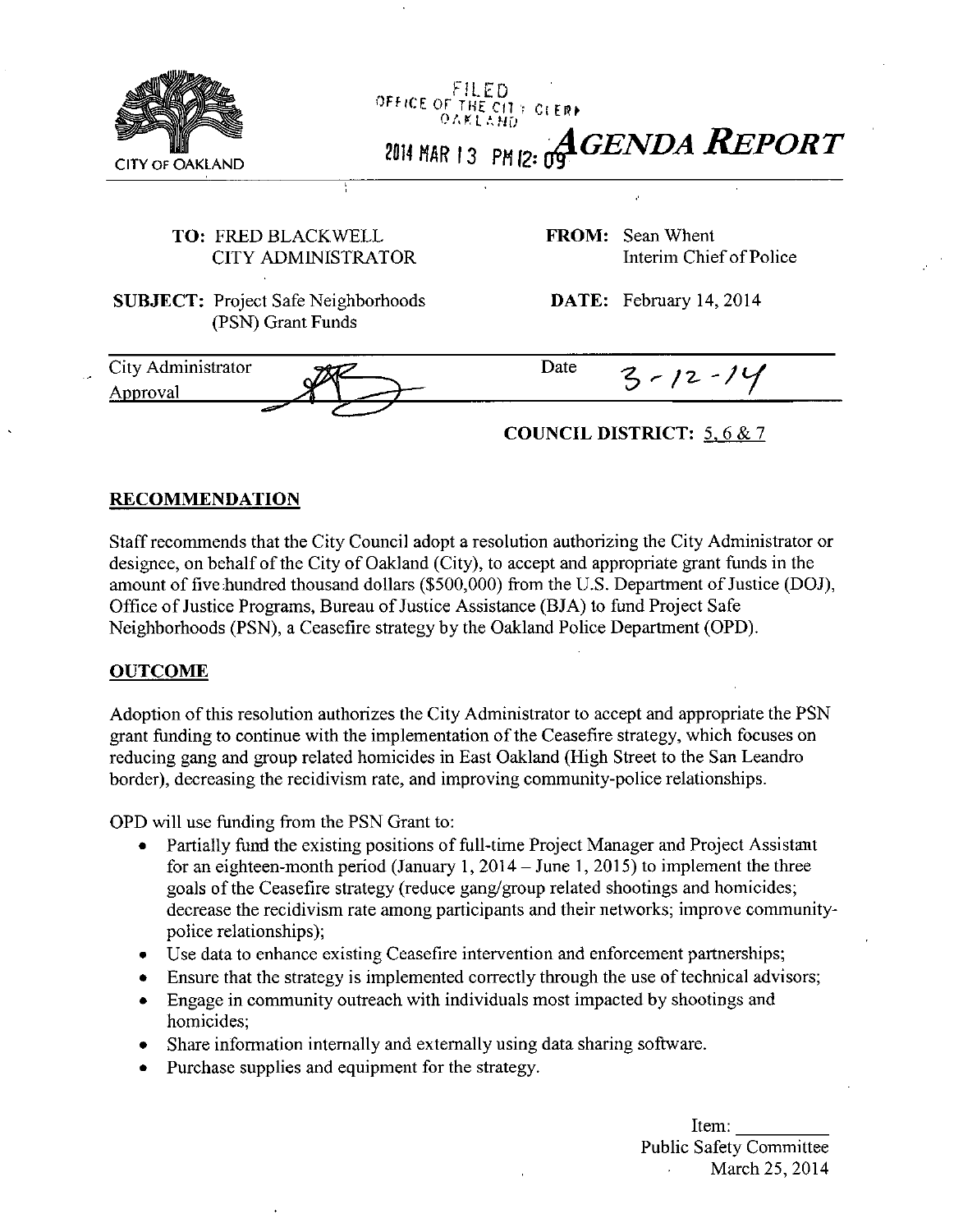## **BACKGROUND/LEGISLATIVE HISTORY**

PSN is designed to create safer neighborhoods through a sustained reduction in crime associated with gang and gun violence. The program's effectiveness is based on the cooperation of local, state, and federal agencies engaged in a unified approach led by the U.S. Attomey (USA) in each district. The USA is responsible for establishing a collaborative PSN task force of federal, state, and local law enforcement and other community members to implement gang and gun crime enforcement as well as intervention and prevention initiatives within the district. Through the PSN task force, the USA will implement the five design features of PSN—partnershins, strategic planning, training, outreach, and accountability—to address specific gun and gang crime problems in that district.

## **ANALYSIS**

À

Ceasefire is considered a national best practice that focuses on reducing gang/group related shootings and homicides. When implemented accurately and sustained, it not only improves community relationships but can also be applied to crimes other than shootings and homicides. In 2013 when this strategy was implemented effectively, Oakland saw a 28% decline in homicides and a 16% decline in shootings (see Table 1). In the East Oakland focus area staff saw a 27% decline in homicides and a 12% decline in shootings (see Table 2).

|                  | 2012 | 2013 | % Change<br>from 2012 |
|------------------|------|------|-----------------------|
| <b>Murders</b>   | 126  | 90   | $-29%$                |
| <b>Shootings</b> | 557  | 469  | $-16%$                |
| <b>Total</b>     | 683  | 559  | $-18%$                |

#### **Table 1. Citywide reduction of violent crime, 2012 - 2013.**

**Table 2. Reduction of violent crime, East Oakland focus area, 2012 - 2013.** 

|                  | 2012 | 2013 | % Change<br>from 2012 |
|------------------|------|------|-----------------------|
| <b>Murders</b>   | 71   | 52   | $-27%$                |
| <b>Shootings</b> | 341  | 299  | $-12%$                |
| <b>Total</b>     | 412  | 351  | $-15%$                |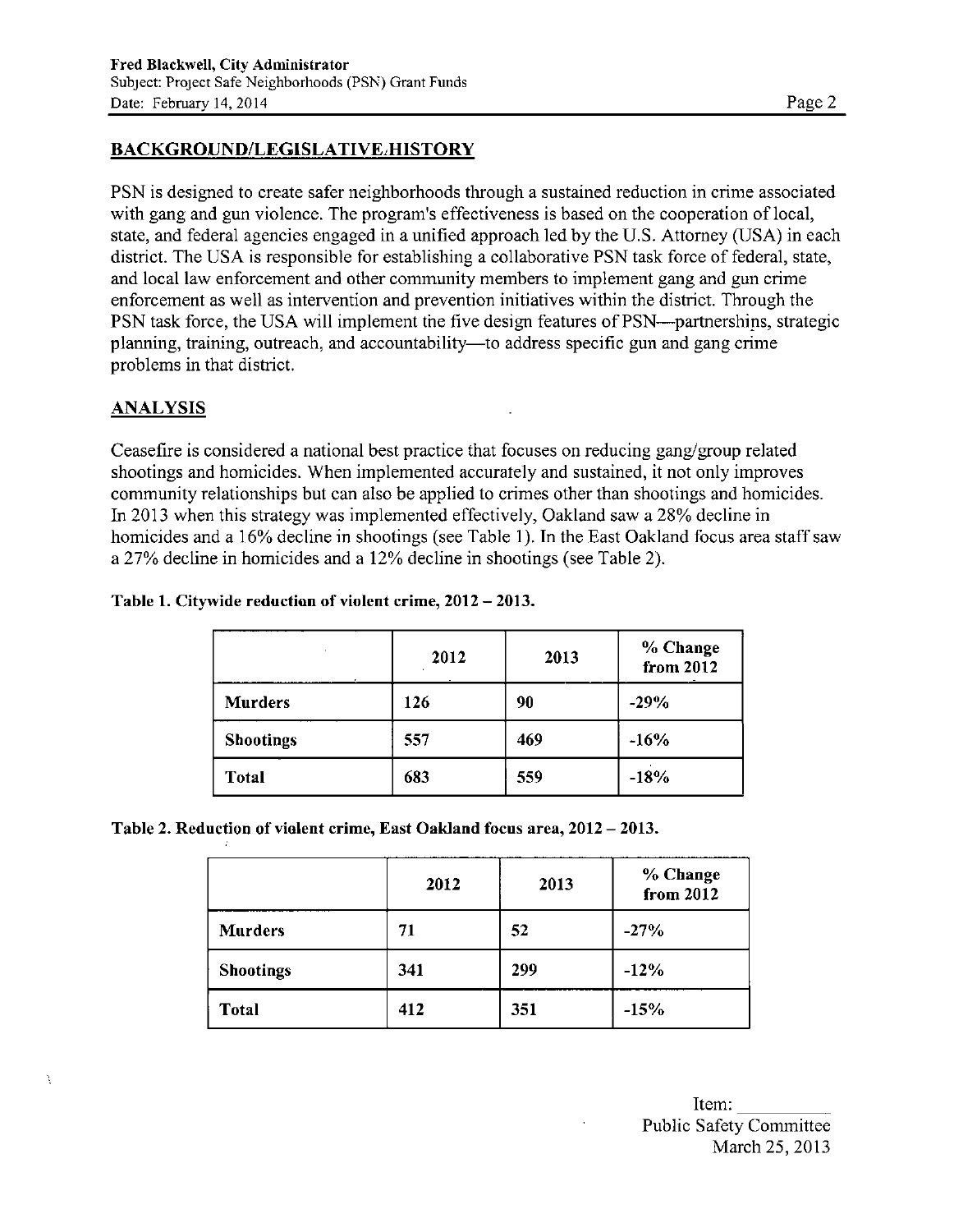For cities like Oakland with significant crime problems and limited resources, Ceasefire is an ideal approach, helping police departments utilize data and intelligence to prioritize their limited resources on the small percentage of people committing violence. Using this approach, cities are not only able to reduce crime but also are able to work with and demonstrate to the community that their actions have been fair and informed rather than arbitrary.

The PSN grant will allow the partnership to continue effective implementation of the strategy. It will also allow OPD to execute some of the plans and visions that resulted from the trust building work that began in 2013.

#### **PUBLIC OUTREACH/INTEREST**

Reducing homicides and shootings is of utmost importance to the citizens of Oakland. Since 1969, Oakland has averaged a homicide rate of  $107 - 109$  annually (more than 3,000 people have been killed over this 45-year time period). However, what this number does not include is the thousands of children whose lives have been permanently affected by the loss of their fathers, and the countless mothers and grandmothers left to pick up the pieces for future generations. A vast majority of these homicides have been directly attributed to gun violence. Moreover, many community, faith-based groups, and members of the City Council have expressed interest in implementing this strategy to reduce gun violence.

#### **COORDINATION**

The Budget Office and the City Attomey's Office were consulted in preparation of this report.

#### COST SUMMARY/IMPLICATIONS

This should include

#### 1. AMOUNT OF RECOMMENDATION/COST OF PROJECT:

| Project Delivery           | \$450,000 |
|----------------------------|-----------|
| CalEMA Administration      | \$50,000  |
| <b>Total Project Costs</b> | \$500,000 |

#### 2. COST ELEMENTS OF AGREEMENT/CONTRACT:

 $\Lambda$ 

| Administrative Fees (CalEMA) | \$50,000  |
|------------------------------|-----------|
| Sub Project/Phases           | \$76,082  |
| Evaluation                   | \$35,090  |
| Management                   | \$217,769 |
| Personnel                    | \$104,528 |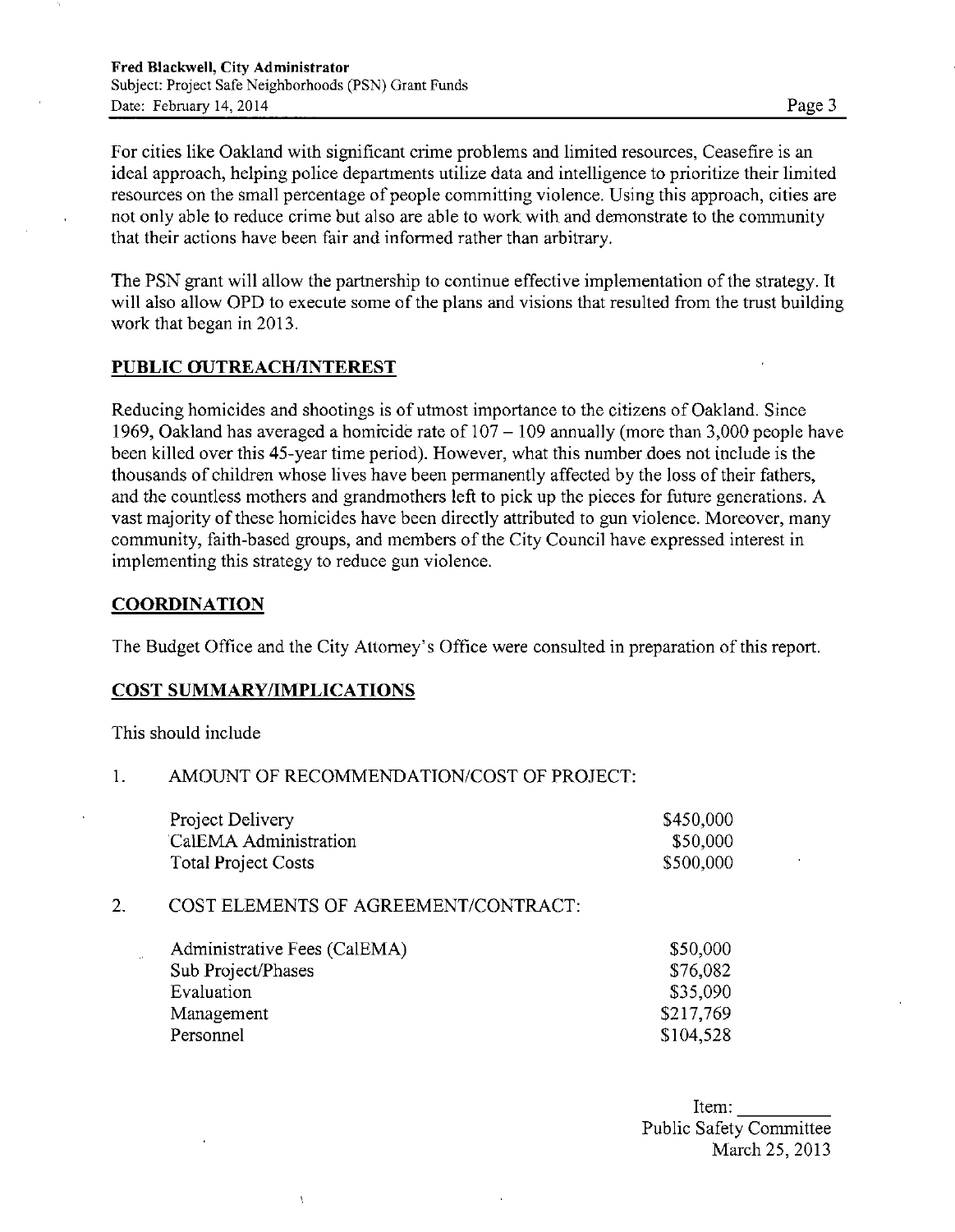| Software                                     | \$8,531            |
|----------------------------------------------|--------------------|
| Community Training & Stipends<br>Messaging   | \$4,000<br>\$3,000 |
| Equipment & Supplies                         | \$1,000            |
| $\bullet$<br>TOTAL AGREEMENT/CONTRACT AMOUNT | \$500,000          |

#### 3. SOURCE OF FUNDING:

Funding will be appropriated to the City of Oakland's State of Califomia Grant Fund (2158), Office of the Chief of Police (101110), Administration Program (PSOl), and project to be determined.

Additional fimding for personnel costs will come from funds already allocated from the Measure Y Reserve.

#### 4. FISCAL IMPACT:

Approval of this resolution will authorize the City to accept and appropriate grant funds in an amount not to exceed \$500,000 from the BJA to fund the continued implementation of the Ceasefire strategy for an 18-month period (January 1, 2014 - June I, 2015). OPD will work directly with the BJA to ensure that the City is able to maximize the full amount of the \$500,000 grant award.

This grant specifically disallows central services overhead for sub recipients. The City of Oakland is the sub recipient of this grant and CalOES is the recipient.

#### **FISCAL/POLICY ALIGNMENT**

With an average annual homicide rate between 107 to 109, the Oakland City Council has unanimously agreed that public safety is their top priority. If we are unsuccessful in our request for fimding through the mid-cycle budget process, flindraising, or with the use of Measure Y reserve funds, we will have to scale back on case management and incentives.

## **PAST PERFORMANCE, EVALUATION AND FOLLOW-UP**

In 2009, OPD was awarded \$100,000 from the BJA. However, the grant was specifically for the purchase of ballistics equipment for the OPD Crime Lab.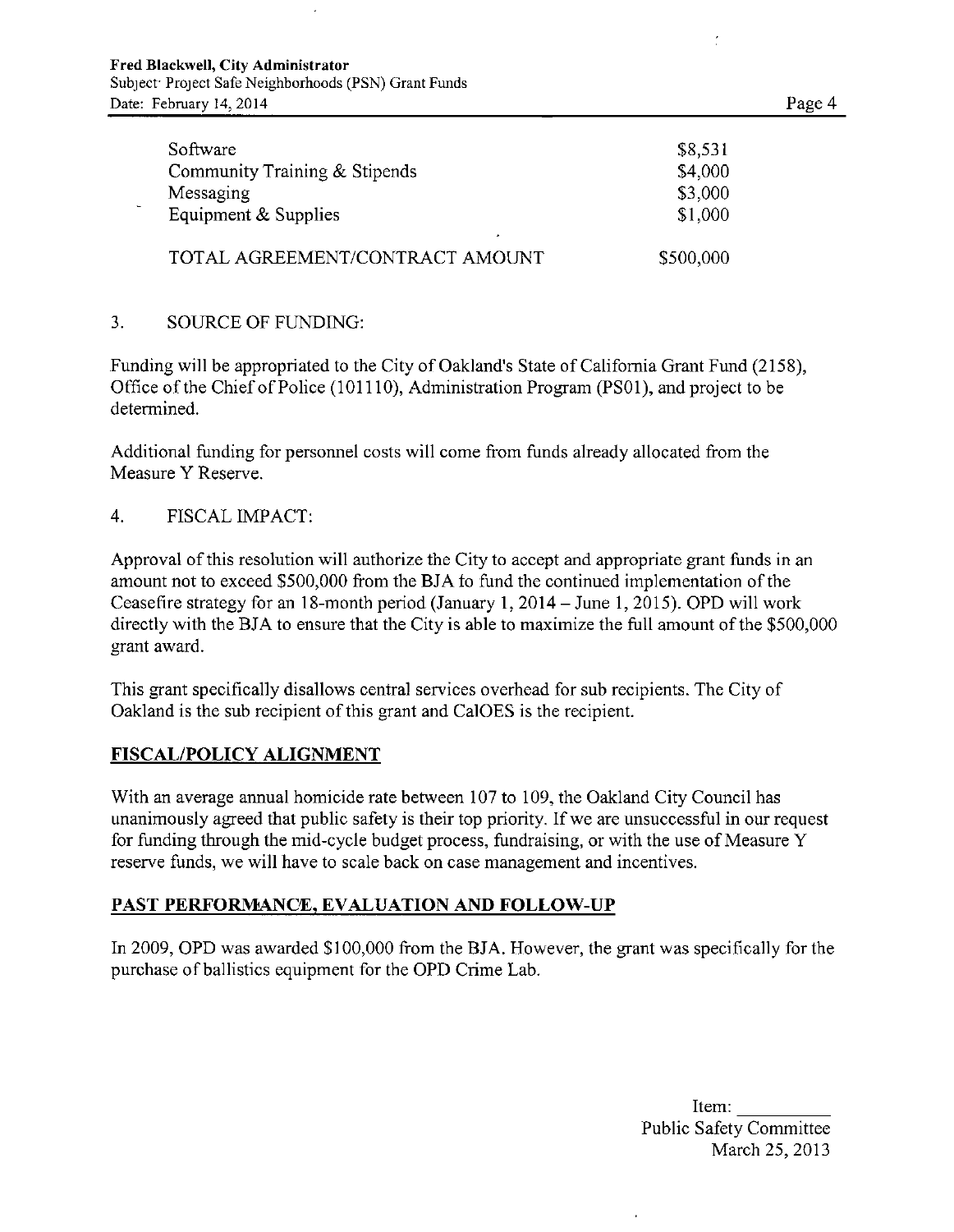## **SUSTAINABLE OPPORTUNITIES**

Economic: As crime rates decrease, Oakland becomes a more attractive market for business investment and home ownership. Both of these factors directly impact revenue and the City's general fund.

Date: February 14, 2014 Page 5

Environmental: There are no environmental issues associated with this report.

Social Equity: Certain parts of the City continue to be disproportionately impacted by shootings and homicides. It is unethical to ignore these inequities that literally result in death or long-term incarceration for Oakland residents.

#### **CEOA**

This report is not a project under CEQA.

For questions regarding this report, please contact REYGAN E. HARMON, CEASEFIRE PROGRAM DIRECTOR, at (510) 777-8675.

Respectfully submitted, SEAN Interim Chief of Police" Oakland Police Department  $\sim$  $\sim 100$ 

Prepared by: Reygan E. Harmon, Ceasefire Project Director Oakland Police Department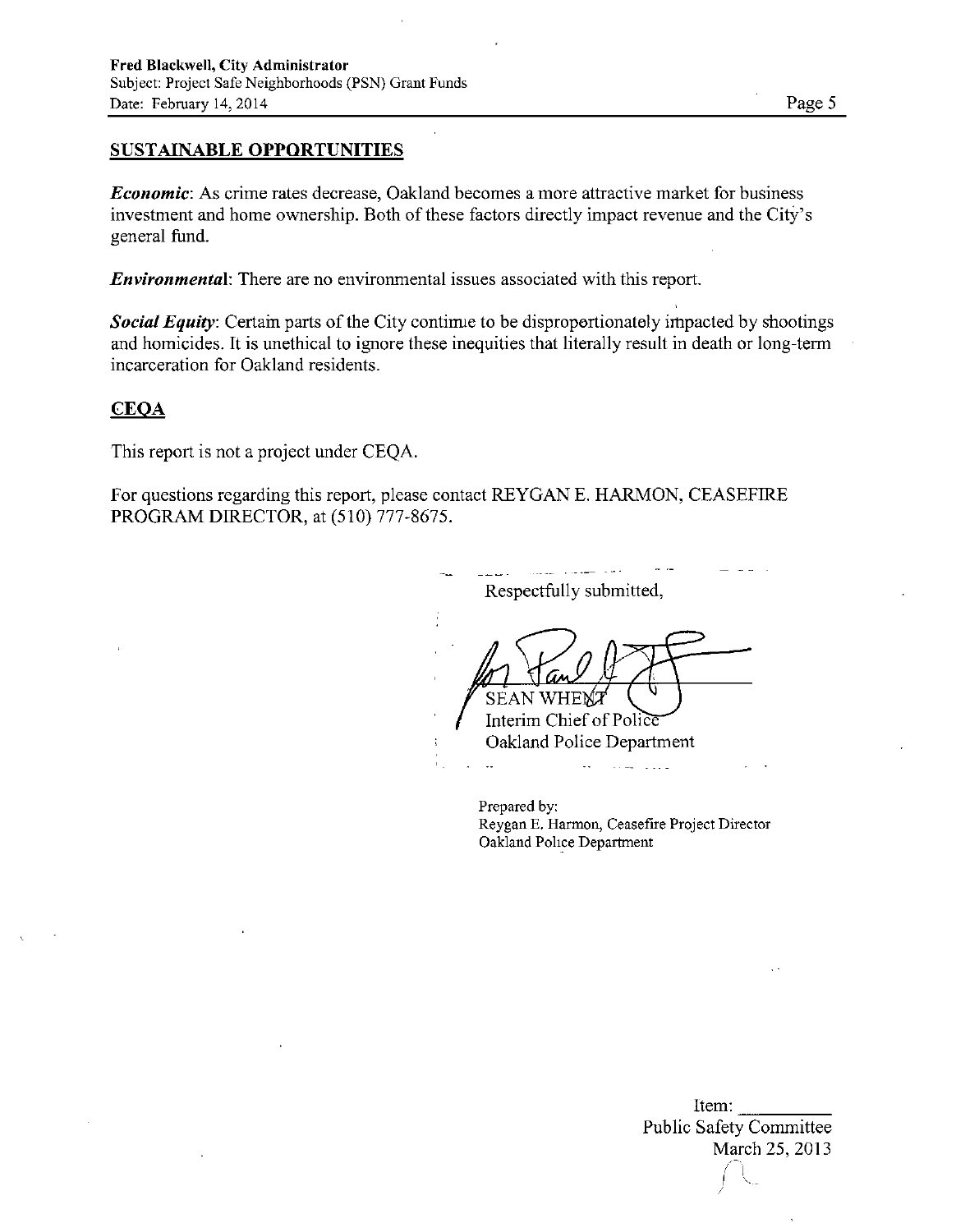f ! L E L OFFICE OF THE CITY CLERK  $0.858\pm0.010$ 

Approved as to Form and Legality Oakland City Attorney

2014 MAR 13 PM 12: 09

# **OAKLAND CITY COUNCIL**

**RESOLUTION NO. C.M.S,** 

**RESOLUTION AUTHORIZING THE CITY ADMINISTRATOR OR HIS DESIGNEE, ON BEHALF OF THE CITY OF OAKLAND (CITY), TO ACCEPT AND APPROPRIATE GRANT FUNDS IN THE AMOUNT OF ' FIVE HUNDRED THOUSAND DOLLARS (\$500,000) FROM THE U.S. DEPARTMENT OF JUSTICE (DOJ), OFFICE OF JUSTICE PROGRAMS, BUREAU OF JUSTICE ASSISTANCE (BJA), TO FUND PROJECT SAFE NEIGHBORHOODS (PSN), A CEASEFIRE STRATEGY BY THE OAKLAND POLICE DEPARTMENT (OPD).** 

WHEREAS, grant fimds of up to \$500,000 from the U.S DOJ/BJA have been awarded to OPD to partially fund the implementation of the Ceasefire strategy for an eighteen-month period (January  $1, 2014 -$  June 1, 2015); and

WHEREAS, grant funds will be used to partially fund the technical assistance contract with the California Partnership for Safe Communities (CPSC); strategy evaluation by Dr. Anthony Braga; training and outreach with community partners; an outreach campaign; purchase of equipment and supplies; box.com file sharing service; and personnel cost for the existing project manager and project assistant; and

WHEREAS, the USDOJ/BJA grant funds are awarded through the PSN program, a competitive grant program that provides funding directly to local police departments utilizing data driven methods to reduce gun and gang violence; and

WHEREAS, Oakland has historically had an annual homicide rate of  $107 - 109$ , a majority of which are caused by gun violence; and

WHEREAS, Ceasefire is a nationally recognized best practice for reducing gun violence perpetrated by groups/gangs; and

WHEREAS, Central Services overhead is specifically disallowed because the City of Oakland is a sub-recipient of this grant and Cal OES is the recipient of the grant; now, therefore be it

RESOLVED: That PSN funds shall be held in the State of California Grant Fund (2158), Office of the Chief of Police (101110), Administration Program (PSOl), and project to be determined; and be it